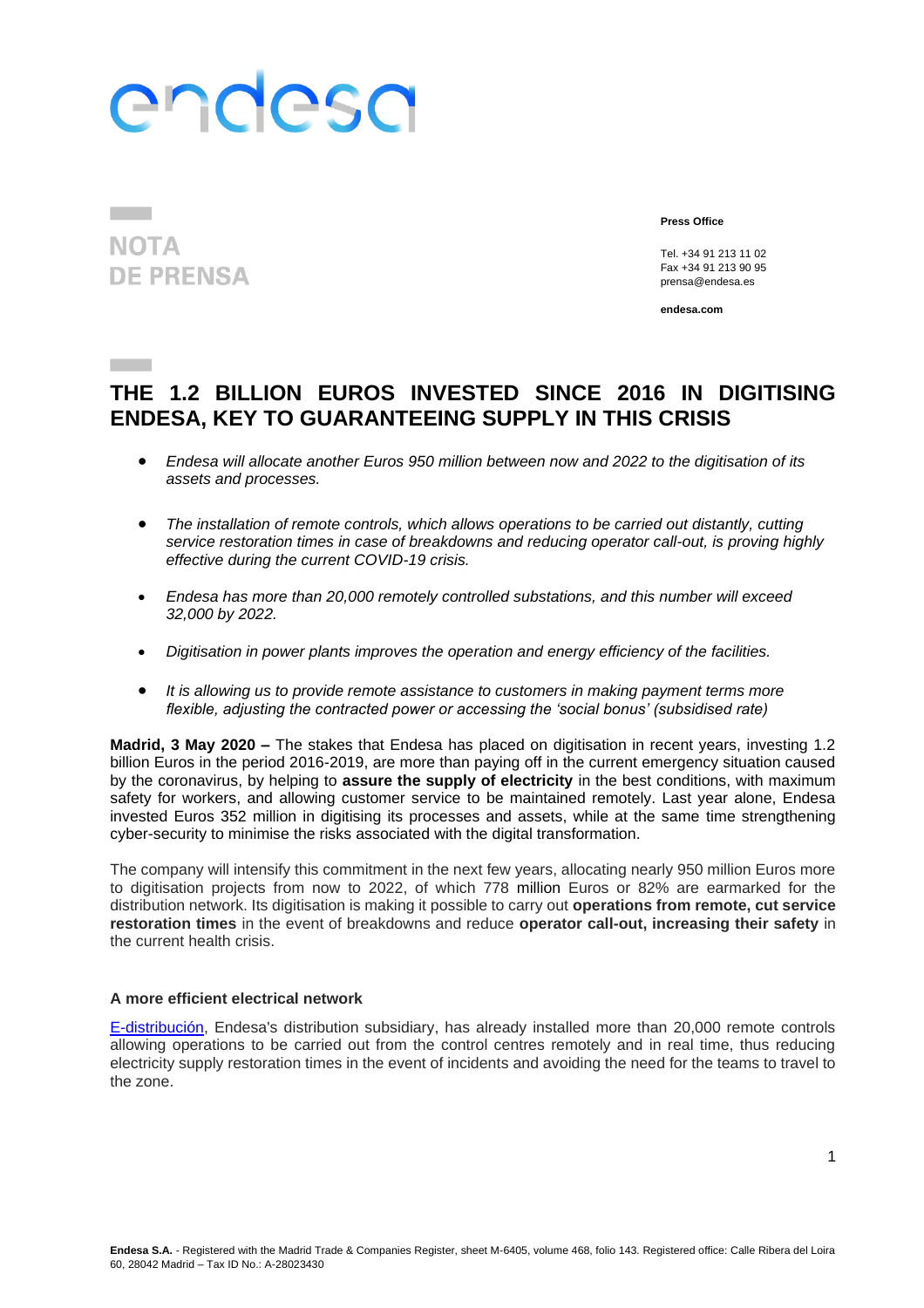## endesa

In the period 2016-2019, Endesa invested 290 million Euros in automating the electricity grid, and the objective is to accelerate this deployment so as to exceed 32,000 remote-controlled substations by 2022. This year alone, Endesa plans to invest Euros 90 million in further automating the electricity grid.

**Network automation** comes into its own in situations like the current COVID-19 crisis, helping to assure the quality of the electricity supply while at the same time easing the workload of field operators, since some of the incidents reported in the network can be resolved remotely. Remote control allows faster and more accurate detection of fault locations so that they can be isolated to limit the number of users affected, and shorter response times to improve the continuity and quality of the electricity supply.

It also allows **remote management of a large number of operations** on the nearly 12 million smart meters deployed by e-distribución, significantly reducing workers' movements.

Endesa's distribution subsidiary is in the midst of a global programme for the **digital transformation** of all its processes, which are opening up to new technologies and instruments ranging from big data and machine learning through augmented reality, artificial intelligence and robotics to the deployment of IOT sensors in order to improve the efficiency of the electricity grid.

Prominent among Endesa's digitisation projects in the distribution network is the Network Digital Twin, an **exact replica of the electricity grid** embedded in the computer, with which to carry out simulations in all possible conditions, check the operation of the different components in real time, perform preventive maintenance and interact with field staff more efficiently. Its roll-out started in 2019 with the work on the 3D modelling of physical assets by scanning substations in Barcelona and Malaga

#### **Improving plant operation**

Endesa is also committed to **digitisation in the electricity generation field**, with investment of 21 million Euros for the period 2020-2022. During 2019, the Digi Plant Programme, which started in 2018, was implemented to deploy the digital technologies that contribute the greatest added value to Endesa's thermal power plants, to improve plant operation and maintenance, staff health and safety and energy efficiency.

For example, Endesa is already applying machine learning and data analysis techniques in its plants to carry out **predictive diagnoses** enabling it to receive warnings before machinery failures occur and thus avoid breakdowns. In this regard, digital tools have been introduced to optimise operation and maintenance and share information and best practices to improve the management of waste from plants, along with radio frequency solutions to streamline plant supply management and inventory work.

Through its renewables subsidiary ENEL Green Power España, during this past year Endesa also launched the Sentinel initiative, a mobile phone application that allows **real-time visualization of hydro, wind and solar assets**, as well as market prices and forecasts. Endesa has also installed a Monitoring & Diagnostic Room (MDR) for renewable energy in its Madrid headquarters (part of the O&M Wind & Biomass area of Maintenance and Technical Services), to evaluate the **condition of the global wind turbine fleet** of the Enel group, to which Endesa belongs, using as its main predictive maintenance (PdM) technique a system that analyses the vibrations occurring in wind turbines to anticipate possible breakdowns.

#### **New ways to be close to the customer**

Another of the pillars of Endesa's digitisation strategy is **customer relations**, in which nearly 150 million Euros will be invested in the period 2020-2022 and which, during this crisis, is allowing it to serve users remotely, facilitating the deferment of payments, the reduction of contracted power and the management of the 'social bonus' (subsidised rates) for newly eligible groups.